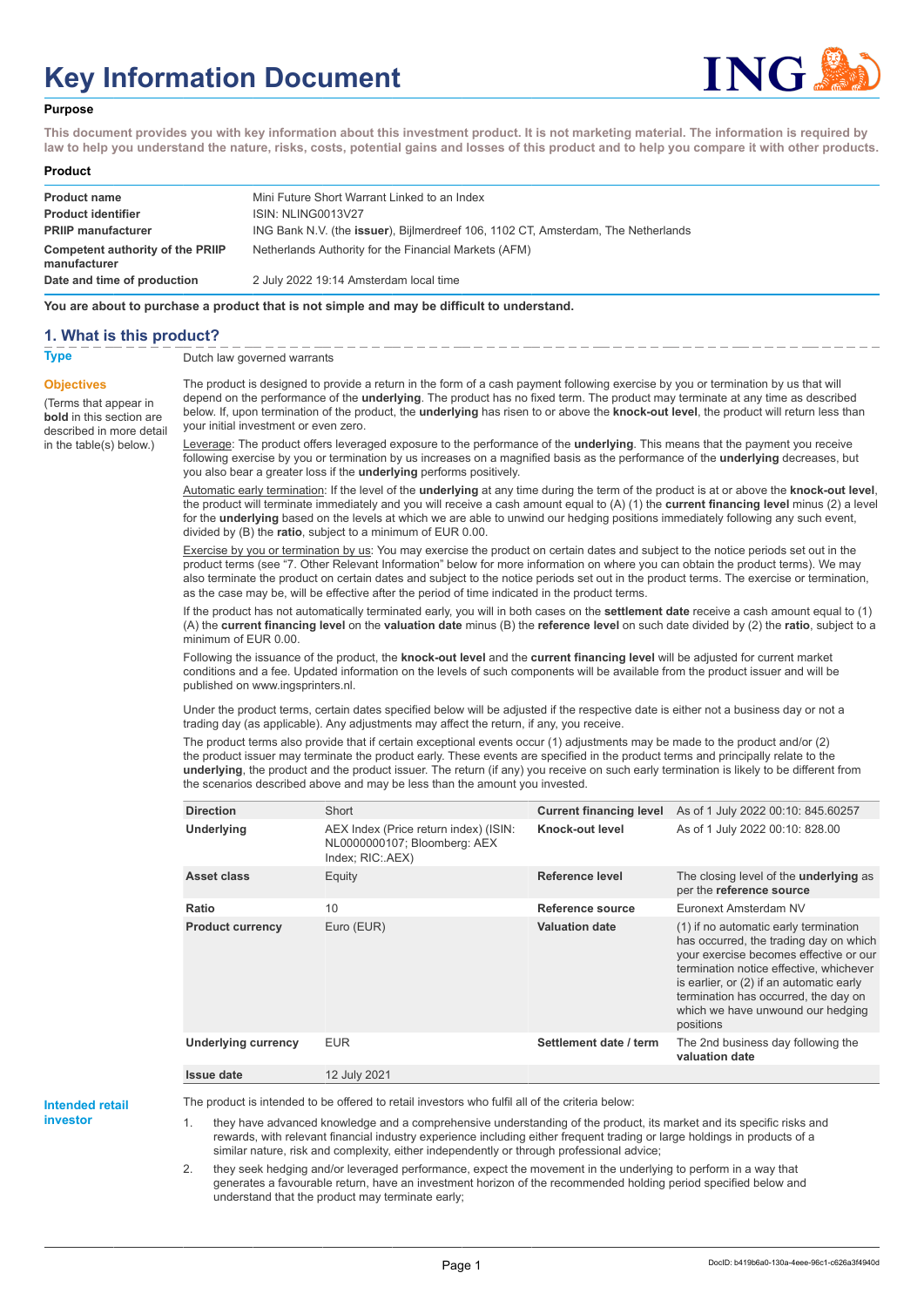- 3. they accept the risk that the issuer could fail to pay or perform its obligations under the product and they are able to bear a total loss of their investment; and
- 4. they are willing to accept a level of risk to achieve potential returns that is consistent with the summary risk indicator shown below.

The product is not intended to be offered to retail clients who do not fulfil these criteria.

### **2. What are the risks and what could I get in return?**

**Risk indicator**

**Performance scenarios**





**The risk indicator assumes you keep the product for 1 day. The actual risk can vary significantly if you cash in at an early or a later stage and you may get back less.**

The summary risk indicator is a guide to the level of risk of this product compared to other products. It shows how likely it is that the product will lose money because of movements in the markets or because we are not able to pay you.

We have classified this product as 7 out of 7, which is the highest risk class. This rates the potential losses from future performance at a very high level, and poor market conditions are very unlikely to impact our capacity to pay you.

**Be aware of currency risk:** If the currency of your account is different to the currency of this product, you will be exposed to the risk of suffering a loss as a result of the conversion of the currency of the product into the account currency. This risk is not considered in the indicator shown above.

**Be aware of currency risk:** If (i) the Underlying is traded in a different currency than EUR the unwind amount will be converted to EUR at the prevailing exchange rate which may result in a loss; or (ii) the currency of your account is different from the Currency of the product, you may be exposed to the risk of suffering a loss as a result of the conversion of the Currency of the product into the account currency. Risk (ii) above is not considered in the indicator shown above.

This product does not include any protection from future market performance so you could lose some or all of your investment.

If we are not able to pay you what is owed, you could lose your entire investment.

For detailed information about all risks relating to the product please refer to the risk sections of the prospectus and any supplements thereto as specified in the section "7. Other relevant information" below.

#### **Market developments in the future cannot be accurately predicted. The scenarios shown are only an indication of some of the possible outcomes based on recent returns. Actual returns could be lower.**

*Investment: EUR 10,000*

| cenarios |  |  |
|----------|--|--|
|          |  |  |

| <b>Scenarios</b>           |                                                                           | 1 day                        |  |
|----------------------------|---------------------------------------------------------------------------|------------------------------|--|
|                            |                                                                           | (Recommended holding period) |  |
| Stress scenario            | What you might get back after costs<br>Percentage return (not annualised) | EUR 6.718.20<br>$-32.82\%$   |  |
| Unfavourable scenario      | What you might get back after costs<br>Percentage return (not annualised) | EUR 9.431.49<br>$-5.69\%$    |  |
| <b>Moderate scenario</b>   | What you might get back after costs<br>Percentage return (not annualised) | EUR 9,809.05<br>$-1.91%$     |  |
| <b>Favourable scenario</b> | What you might get back after costs<br>Percentage return (not annualised) | EUR 10,234.65<br>2.35%       |  |

The average returns shown in the above table are not annualised, which means they may not be comparable to the average returns shown in other key information documents.

This table shows the money you could get back over the next day under different scenarios, assuming that you invest EUR 10,000.

The scenarios shown illustrate how your investment could perform. The recommended holding period for this product is less than one year. The figures are therefore not calculated on a per year basis, but for the recommended holding period. Figures in this section and "4. What are the costs?" are therefore not comparable with figures given for products with a recommended holding period of at least one year. The scenarios presented are an estimate of future performance based on evidence from the past on how the value of this investment varies, and are not an exact indicator. What you get will vary depending on how the market performs and how long you keep the product. The stress scenario shows what you might get back in extreme market circumstances, and it does not take into account the situation where we are not able to pay you.

This product cannot be easily cashed in. This means it is difficult to estimate how much you would get back if you cash in before the recommended holding period. You will either be unable to cash in early or you will have to pay high costs or make a large loss if you do so.

The figures shown include all the costs of the product itself, but may not include all the costs that you pay to your advisor or distributor. The figures do not take into account your personal tax situation, which may also affect how much you get back.

Buying this product holds that you think the level of the underlying will decrease.

Your maximum loss would be that you will lose your investment.

## **3. What happens if ING Bank N.V. is unable to pay out?**

You are exposed to the risk that the issuer might be unable to meet its obligations in connection with the product for instance in the event of bankruptcy or an official directive for resolution action. This may materially adversely affect the value of the product and could lead to you losing some or all of your investment in the product. The product is not a deposit and as such is not covered by any deposit protection scheme.